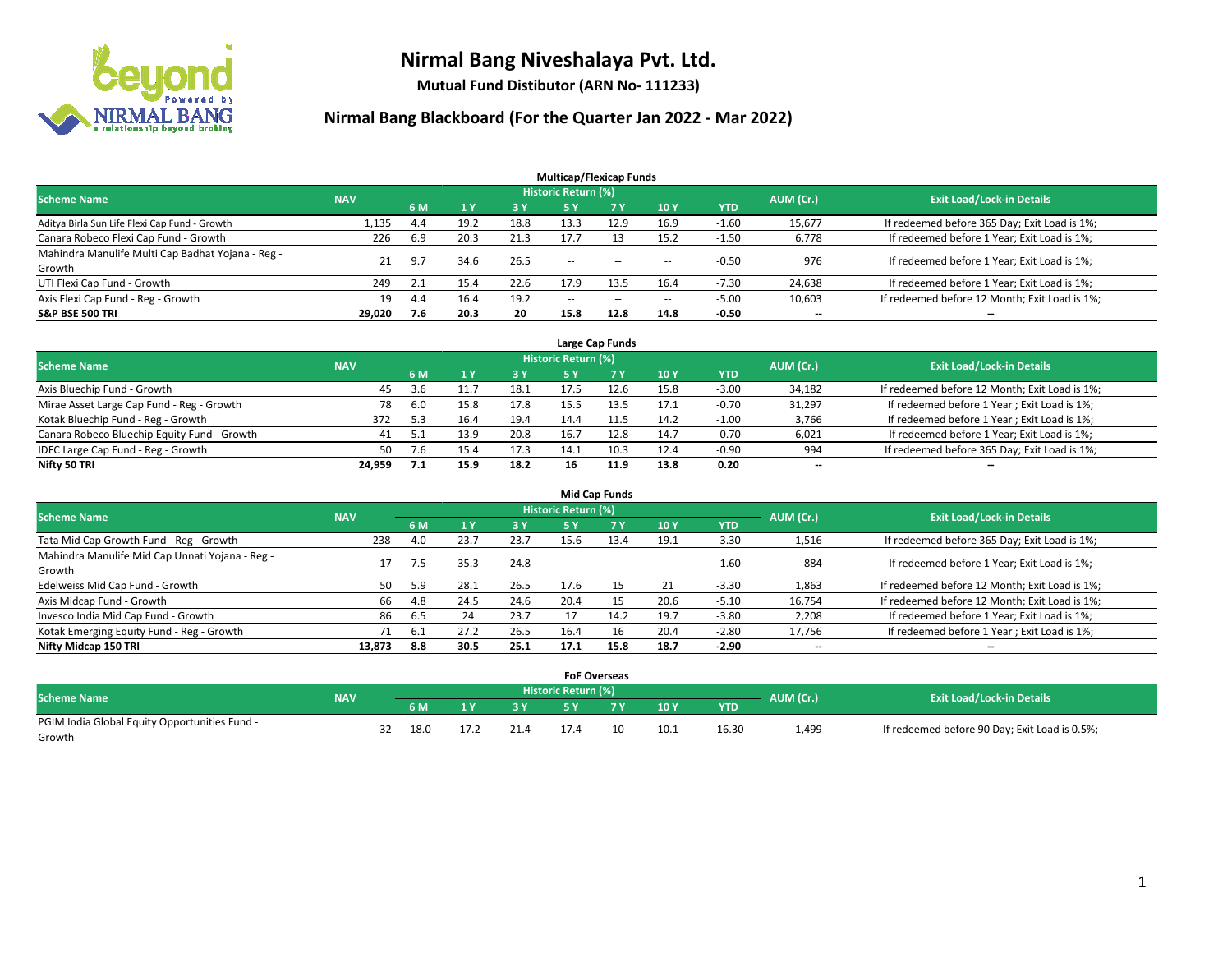

**Mutual Fund Distibutor (ARN No- 111233)**

| Large & Midcap                                 |            |      |      |      |                     |      |      |            |           |                                              |  |  |  |
|------------------------------------------------|------------|------|------|------|---------------------|------|------|------------|-----------|----------------------------------------------|--|--|--|
| <b>Scheme Name</b>                             | <b>NAV</b> |      |      |      | Historic Return (%) |      |      |            | AUM (Cr.) | <b>Exit Load/Lock-in Details</b>             |  |  |  |
|                                                |            | 6 M  |      | 3 Y  | 5 ۷                 |      | 10Y  | <b>YTD</b> |           |                                              |  |  |  |
| Mirae Asset Emerging Bluechip Fund - Growth    | 97         | 5.4  |      | 25.5 | 19.3                | 18.8 | 23.9 | $-1.50$    | 22,097    | If redeemed before 1 Year; Exit Load is 1%;  |  |  |  |
| Canara Robeco Emerging Equities - Growth       | 161        | 6.4  | 22.5 | 22.5 | 17.1                | 16   | 21.8 | $-2.80$    | 12,548    | If redeemed before 1 Year; Exit Load is 1%;  |  |  |  |
| HDFC Large and Mid Cap Fund - Growth           | 186        | 10.0 | 27.5 | 21.6 | 14.6                | 10.8 | 12.8 | 0.50       | 5,500     | If redeemed before 1 Year; Exit Load is 1%;  |  |  |  |
| Kotak Equity Opportunities Fund - Reg - Growth | 195        | 5.8  | 20.7 | 20.8 | 14.8                | 13.2 | 16.1 | 0.30       | 8,940     | If redeemed before 1 Year; Exit Load is 1%;  |  |  |  |
| Tata Large & Mid Cap Fund - Reg - Growth       | 323        | 4.0  | 16.4 | 19.8 | 13.9                | 11.6 | 15.5 | $-0.70$    | 2,904     | If redeemed before 365 Day; Exit Load is 1%; |  |  |  |
| NIFTY Large Midcap 250 TRI                     | 12.106     | 8.0  | 23.6 | 21.7 | 16.4                | 14.1 | 16.6 | $-1.50$    | $- -$     | $- -$                                        |  |  |  |

| <b>Focused Funds</b>                                |            |      |      |      |                            |           |        |            |           |                                                |  |  |  |
|-----------------------------------------------------|------------|------|------|------|----------------------------|-----------|--------|------------|-----------|------------------------------------------------|--|--|--|
| <b>Scheme Name</b>                                  | <b>NAV</b> |      |      |      | <b>Historic Return (%)</b> |           |        |            | AUM (Cr.) | <b>Exit Load/Lock-in Details</b>               |  |  |  |
|                                                     |            | 6 M  | 1 Y  | 3 Y  | <b>5Y</b>                  | <b>7Y</b> | 10Y    | <b>YTD</b> |           |                                                |  |  |  |
| Axis Focused 25 Fund - Growth                       | 43         |      | 10.2 | 18.9 | 16.6                       | 13.6      | $\sim$ | $-6.20$    | 19,456    | If redeemed before 12 Month; Exit Load is 1%;  |  |  |  |
| Nippon India Focused Equity Fund - Reg - Growth     | 78         | 8.8  | 21.6 | 22.7 | 14.7                       | 13.1      | 18.6   | 3.70       | 5,952     | If redeemed before 12 Months; Exit Load is 1%; |  |  |  |
| ICICI Prudential Focused Equity Fund - Ret - Growth | 49         | -6.9 | 21.8 | 20.9 | 13.9                       |           | 13.6   | $-0.10$    | 2.772     | If redeemed before 1 Year; Exit Load is 1%;    |  |  |  |
| SBI Focused Equity Fund - Growth                    | 238        | 9.1  | 26.3 | 22.8 | 18.3                       | 14.8      | 18.3   | $-5.40$    | 23,186    | If redeemed before 1 Year; Exit Load is 1%;    |  |  |  |
| <b>S&amp;P BSE 500 TRI</b>                          | 29.020     | 7.6  | 20.3 | 20   | 15.8                       | 12.8      | 14.8   | $-0.50$    | $- -$     | $\overline{\phantom{a}}$                       |  |  |  |

| <b>Small Cap Funds</b>                     |            |      |      |                            |      |      |        |            |           |                                               |  |  |  |
|--------------------------------------------|------------|------|------|----------------------------|------|------|--------|------------|-----------|-----------------------------------------------|--|--|--|
| <b>Scheme Name</b>                         | <b>NAV</b> |      |      | <b>Historic Return (%)</b> |      |      |        |            | AUM (Cr.) | <b>Exit Load/Lock-in Details</b>              |  |  |  |
|                                            |            | 6 M  |      | 3 Y                        | 5 Y  |      | 10Y    | <b>YTD</b> |           |                                               |  |  |  |
| Axis Small Cap Fund - Reg - Growth         | 61         | 11.8 | 43.8 | 33                         | 21.3 | 18.1 | $\sim$ | $-2.20$    | 8,411     | If redeemed before 12 Month; Exit Load is 1%; |  |  |  |
| Kotak Small Cap Fund - Reg - Growth        | 163        | 11.5 | 44.6 | 36.1                       | 20.1 | 18.2 | 21.1   | $-2.70$    | 6,811     | If redeemed before 1 Year; Exit Load is 1%;   |  |  |  |
| Nippon India Small Cap Fund - Reg - Growth | 85         | 13.0 | 51.7 | 32                         | 21.2 | 19.5 | 25.1   | $-2.80$    | 18,933    | If redeemed before 1 Month; Exit Load is 1%;  |  |  |  |
| DSP Small Cap Fund - Reg - Growth          |            | 12.3 | 46.3 | 30.4                       | 14.9 | 16.8 | 22.3   | $-1.90$    | 8,793     | If redeemed before 12 Month; Exit Load is 1%; |  |  |  |
| SBI Small Cap Fund - Growth                | 104        | 12.3 | 34., | 30.2                       | 21.2 | 19.7 | 25.1   | $-1.80$    | 11,288    | If redeemed before 1 Year; Exit Load is 1%;   |  |  |  |
| Nifty Smallcap 250 TRI                     | 11.866     | 11.2 | 44   | 27.1                       | 13.8 | 13.3 | 16.1   | $-2.40$    | $- -$     | $-$                                           |  |  |  |

| ELSS Schemes (Tax Saving u/s 80-C)           |            |      |      |                            |      |           |        |            |                          |                                  |  |  |  |
|----------------------------------------------|------------|------|------|----------------------------|------|-----------|--------|------------|--------------------------|----------------------------------|--|--|--|
| <b>Scheme Name</b>                           | <b>NAV</b> |      |      | <b>Historic Return (%)</b> |      |           |        |            | AUM (Cr.)                | <b>Exit Load/Lock-in Details</b> |  |  |  |
|                                              |            | 6 M  |      | 3 Y                        |      | <b>7Y</b> | 10Y    | <b>YTD</b> |                          |                                  |  |  |  |
| Axis Long Term Equity Fund - Growth          | 69         | 0.6  | 10.7 | 18.5                       | 16.2 | 12.7      | 18.5   | $-6.50$    | 32,136                   | Nil                              |  |  |  |
| Canara Robeco Equity Tax Saver Fund - Growth | 115        | -6.4 | 18.5 | 23.3                       | 18.4 | 13.7      | 16.2   | $-2.00$    | 3,209                    | Nil                              |  |  |  |
| Kotak Tax Saver Fund - Reg - Growth          | 72         |      | 22.2 | 20.7                       | 15   | 12.7      | 15.3   | 0.20       | 2,473                    | Nil                              |  |  |  |
| Invesco India Tax Plan - Growth              | 82         | 6.2  | 19.4 | 19.8                       | 15.9 |           | 17     | $-2.90$    | 1,900                    | Nil                              |  |  |  |
| Mirae Asset Tax Saver Fund - Reg - Growth    | 31         | -6.4 | 20.5 | 23.6                       | 19.5 | $\sim$    | $\sim$ | $-0.80$    | 10,972                   | Nil                              |  |  |  |
| <b>S&amp;P BSE 200</b>                       | 7,514      | -6.9 | 17.2 | 17.9                       | 14.5 | 11.2      | 13.1   | $-0.30$    | $\overline{\phantom{a}}$ | $-$                              |  |  |  |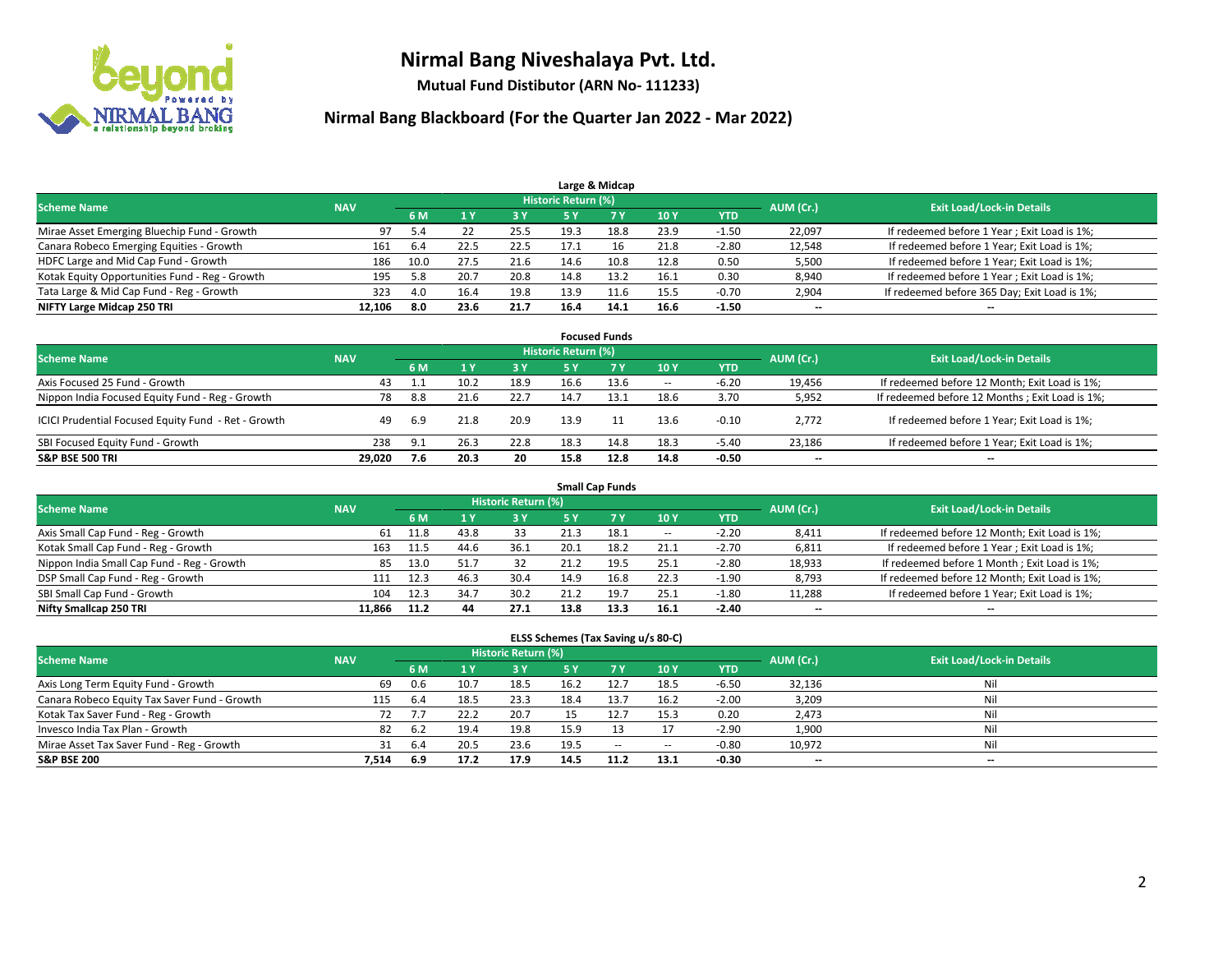

**Mutual Fund Distibutor (ARN No- 111233)**

| <b>Solution Oriented</b>                                  |            |     |                |                     |           |           |      |            |           |                                               |  |  |  |
|-----------------------------------------------------------|------------|-----|----------------|---------------------|-----------|-----------|------|------------|-----------|-----------------------------------------------|--|--|--|
| <b>Scheme Name</b>                                        | <b>NAV</b> |     |                | Historic Return (%) |           |           |      |            | AUM (Cr.) | <b>Exit Load/Lock-in Details</b>              |  |  |  |
|                                                           |            | 6 M | 1 <sup>Y</sup> | -3 Y                | <b>5Y</b> | <b>7Y</b> | 10Y  | <b>YTD</b> |           |                                               |  |  |  |
| <b>HDFC Childrens Gift Fund</b>                           | 184        | 4.3 | 17.8           | 16.9                | 13.9      | 12        | 15.2 | $-0.90$    | 5,368     | Nil                                           |  |  |  |
| Tata Retirement Savings Fund - Moderate Plan - Reg        | 42         | 2.8 | 10.7           | 14.2                | 11.8      | 11.1      | 14.8 | $-3.60$    | 1,601     | If redeemed before 61 Month; Exit Load is 1%; |  |  |  |
| Tata Retirement Savings Fund - Progressive Plan -<br>Reg  | 42         | 1.2 | 10.7           | 15.6                | 13        | 11.9      | 14.6 | $-4.90$    | 1,208     | If redeemed before 61 Month; Exit Load is 1%; |  |  |  |
| Tata Retirement Savings Fund - Reg - Conservative<br>Plan | 25         | 1.4 | 5.1            | 8.8                 | 7.5       | 7.9       | 9.1  | $-1.20$    | 188       | If redeemed before 61 Month; Exit Load is 1%; |  |  |  |
| <b>S&amp;P BSE 200</b>                                    | 7.514      | 6.9 | 17.2           | 17.9                | 14.5      | 11.2      | 13.1 | $-0.30$    | --        | --                                            |  |  |  |

| <b>Index Fund</b>                                             |            |      |                |                     |        |           |        |            |                          |                                               |  |  |  |
|---------------------------------------------------------------|------------|------|----------------|---------------------|--------|-----------|--------|------------|--------------------------|-----------------------------------------------|--|--|--|
| <b>Scheme Name</b>                                            | <b>NAV</b> |      |                | Historic Return (%) |        |           |        |            | AUM (Cr.)                | <b>Exit Load/Lock-in Details</b>              |  |  |  |
|                                                               |            | 6 M  | 1 <sup>Y</sup> | <b>3Y</b>           | 5 Y    | <b>7Y</b> | 10Y    | <b>YTD</b> |                          |                                               |  |  |  |
| HDFC Index Fund-NIFTY 50 Plan                                 | 160        | 6.8  | 15.3           | 17.5                | 15.4   | 11.4      | 13.2   | 0.10       | 4,628                    | If redeemed before 3 Day; Exit Load is 0.25%; |  |  |  |
| ICICI Prudential Nifty Next 50 Index Fund - Growth            | 37         | 5.6  | 20             | 16.3                | 11.4   | 11.6      | 14.8   | $-1.60$    | 1,868                    | Ni                                            |  |  |  |
| Motilal Oswal Nifty Midcap 150 Index Fund - Reg -<br>Growth   | 20         | 8.2  | 28.9           | $\sim$              | $\sim$ | $\sim$    | $\sim$ | $-3.00$    | 464                      | If redeemed before 15 Day; Exit Load is 1%;   |  |  |  |
| Motilal Oswal Nifty Smallcap 250 Index Fund - Reg -<br>Growth | 21         | 10.3 | 41.3           | $\sim$              | $\sim$ | $\sim$    | $\sim$ | $-2.50$    | 257                      | If redeemed before 15 Day; Exit Load is 1%;   |  |  |  |
| UTI Nifty Index Fund - Growth                                 | 116        | 6.9  | 15.5           | 17.8                | 15.6   | 11.5      | 13.2   | 0.20       | 6,012                    | Nii                                           |  |  |  |
| Nifty 50 TRI                                                  | 24,959     | 7.1  | 15.9           | 18.2                | 16     | 11.9      | 13.8   | 0.20       | $\overline{\phantom{a}}$ | $- -$                                         |  |  |  |

|                                         |            |      |      |                            |      | <b>Contra/Value Fund</b> |      |            |           |                                              |
|-----------------------------------------|------------|------|------|----------------------------|------|--------------------------|------|------------|-----------|----------------------------------------------|
| <b>Scheme Name</b>                      | <b>NAV</b> |      |      | <b>Historic Return (%)</b> |      |                          |      |            | AUM (Cr.) | <b>Exit Load/Lock-in Details</b>             |
|                                         |            | 6 M  |      | 3 Y                        |      | <b>7 Y</b>               | 10Y  | <b>YTD</b> |           |                                              |
| Invesco India Contra Fund - Growth      | 77         | 6.4  | 18.8 | 20.1                       | 16.4 | 13.8                     | 17.6 | 0.0        | 8,560     | If redeemed before 1 Year; Exit Load is 1%;  |
| IDFC Sterling Value Fund - Reg - Growth | 90         | 13.3 | 43.4 | 24.7                       | 16.9 | 13.6                     | 17.7 | $-0.40$    | 4,495     | If redeemed before 365 Day; Exit Load is 1%; |
| SBI Contra Fund - Growth                | 201        | 11.8 | 32.1 | 25.9                       | 16.3 |                          | 14.7 | $-0.80$    | 3,774     | If redeemed before 1 Year; Exit Load is 1%;  |
| UTI Value Opportunities Fund - Growth   | 100        | 5.5  | 18.  | 20.5                       | 14.8 | 10.5                     | 13.4 | 0.20       | 6,710     | If redeemed before 1 Year; Exit Load is 1%;  |
| <b>S&amp;P BSE 500 TRI</b>              | 29,020     | 7.6  | 20.3 | 20                         | 15.8 | 12.8                     | 14.8 | $-0.50$    | $- -$     | $-$                                          |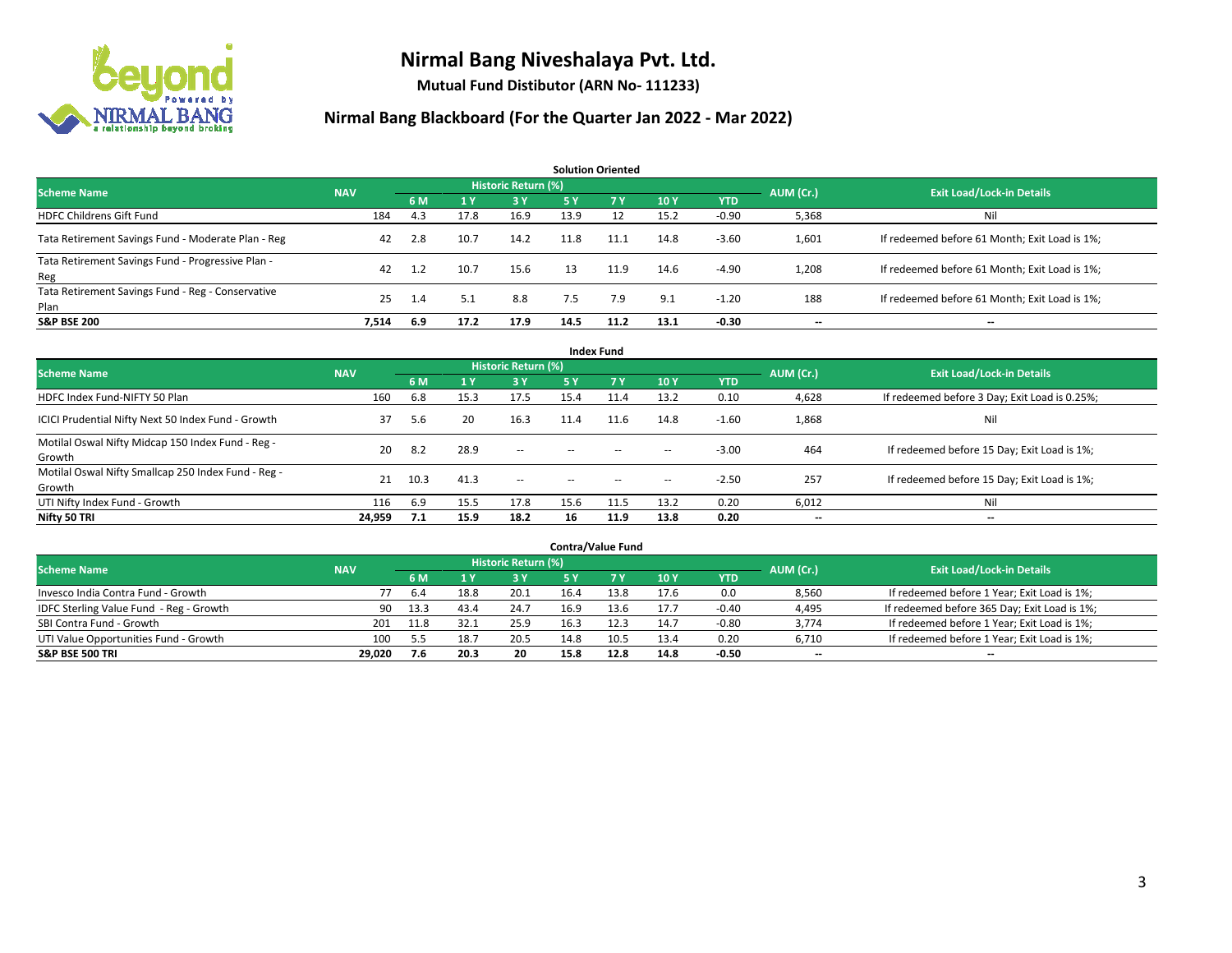

**Mutual Fund Distibutor (ARN No- 111233)**

| Sector/Thematic                                                           |            |        |            |                     |                          |                          |                          |            |                          |                                               |  |  |  |
|---------------------------------------------------------------------------|------------|--------|------------|---------------------|--------------------------|--------------------------|--------------------------|------------|--------------------------|-----------------------------------------------|--|--|--|
| <b>Scheme Name</b>                                                        | <b>NAV</b> |        |            | Historic Return (%) |                          |                          |                          |            | AUM (Cr.)                | <b>Exit Load/Lock-in Details</b>              |  |  |  |
|                                                                           |            | 6 M    | <b>1 Y</b> | 3 Y                 | 5 Y                      | <b>7Y</b>                | 10Y                      | <b>YTD</b> |                          |                                               |  |  |  |
| Aditya Birla Sun Life PSU Equity Fund - Reg - Growth                      | 14         | 12.9   | 33.6       | $- -$               |                          |                          | -                        | 7.40       | 905                      | If redeemed before 30 Day; Exit Load is 1%;   |  |  |  |
| Canara Robeco Consumer Trends Fund - Reg -<br>Growth                      | 65         | 6.6    | 13.3       | 20.4                | 17.3                     | 14.4                     | 17.4                     | $-2.00$    | 779                      | If redeemed before 1 Year; Exit Load is 1%;   |  |  |  |
| Edelweiss Recently Listed IPO Fund - Reg - Growth                         | 19         | 5.4    | 30.2       | 33                  | $\overline{\phantom{a}}$ | $\overline{\phantom{a}}$ | --                       | $-8.00$    | 1,072                    | If redeemed before 180 Day; Exit Load is 2%;  |  |  |  |
| Mirae Asset Great Consumer Fund - Growth                                  | 54         | 7.4    | 18.4       | 17.9                | 17.2                     | 13.9                     | 17.6                     | $-1.90$    | 1,627                    | If redeemed before 1 Year; Exit Load is 1%;   |  |  |  |
| <b>ICICI Prudential Technology Fund - Growth</b>                          | 156        | 9.2    | 47.1       | 36.2                | 31.6                     | 20.3                     | 24.1                     | $-10.40$   | 7,795                    | If redeemed before 15 Day; Exit Load is 1%;   |  |  |  |
| Nippon India Pharma Fund - Reg - Growth                                   | 287        | $-7.0$ | 11.7       | 23.8                | 16.5                     | 12.3                     | 18                       | $-8.50$    | 4,910                    | If redeemed before 1 Month; Exit Load is 1%;  |  |  |  |
| BNP Paribas India Consumption Fund - Reg - Growth                         | 19         | 5.9    | 16.1       | 21.6                | $\overline{\phantom{a}}$ | $- -$                    | $\hspace{0.05cm} \ldots$ | $-0.40$    | 875                      | If redeemed before 12 Month; Exit Load is 1%; |  |  |  |
| ICICI Prudential Banking and Financial Services Fund -<br>Retail - Growth | 85         | 3.1    | 13.3       | 13.7                | 11.9                     | 12.3                     | 17.3                     | 4.70       | 4,420                    | If redeemed before 15 Day; Exit Load is 1%;   |  |  |  |
| <b>S&amp;P BSE 500 TRI</b>                                                | 29.020     | 7.6    | 20.3       | 20                  | 15.8                     | 12.8                     | 14.8                     | $-0.50$    | $\overline{\phantom{a}}$ | $\overline{\phantom{a}}$                      |  |  |  |

| <b>Dynamic Asset Allocation Funds</b>            |            |     |      |                     |        |                          |                          |         |                          |                                               |  |  |  |
|--------------------------------------------------|------------|-----|------|---------------------|--------|--------------------------|--------------------------|---------|--------------------------|-----------------------------------------------|--|--|--|
| <b>Scheme Name</b>                               | <b>NAV</b> |     |      | Historic Return (%) |        |                          |                          |         | AUM (Cr.)                | <b>Exit Load/Lock-in Details</b>              |  |  |  |
|                                                  |            | 6 M | 4 Y  | 3 Y                 | 5 Y    | 7Y                       | 10Y                      | YTD     |                          |                                               |  |  |  |
| ICICI Prudential Balanced Advantage Fund - Reg - | 50         | 5.1 | 11.6 | 13.4                | 10.9   | 10.2                     | 13.2                     | 1.10    | 38,544                   | If redeemed before 1 Year; Exit Load is 1%;   |  |  |  |
| Growth                                           |            |     |      |                     |        |                          |                          |         |                          |                                               |  |  |  |
| Nippon India Balanced Advantage Fund - Reg -     | 121        | 1.9 | 11.2 | 11.8                | 10.2   | 8.8                      | 12.3                     | $-0.30$ | 5,710                    | If redeemed before 12 Month; Exit Load is 1%; |  |  |  |
| Growth                                           |            |     |      |                     |        |                          |                          |         |                          |                                               |  |  |  |
| Tata Balanced Advantage Fund - Reg - Growth      | 15         | 4.2 | 11.1 | 13.3                | $\sim$ | $\overline{\phantom{a}}$ | $\overline{\phantom{a}}$ | 0.30    | 4,359                    | If redeemed before 90 Day; Exit Load is 1%;   |  |  |  |
| Edelweiss Balanced Advantage Fund - Growth       | 36         | 4.3 |      | 16.6                | 13.2   |                          | 11.7                     | $-0.10$ | 7,353                    | If redeemed before 365 Day; Exit Load is 1%;  |  |  |  |
| Kotak Balanced Advantage Fund - Reg - Growth     | 14         | 3.1 | 9.4  | 12.8                | $-$    | $\sim$                   | $\overline{\phantom{a}}$ | $-0.30$ | 13,010                   | If redeemed before 1 Year; Exit Load is 1%;   |  |  |  |
| NIFTY 50 Hybrid Composite Debt 65:35 Index       | 14,577     | 5.4 | 12   | 15.7                | 13.5   |                          | 12.3                     | 0.20    | $\overline{\phantom{a}}$ | $\overline{\phantom{a}}$                      |  |  |  |

| <b>Hybrid Aggressive</b>                        |            |     |      |                     |      |        |      |            |                          |                                               |  |  |  |  |
|-------------------------------------------------|------------|-----|------|---------------------|------|--------|------|------------|--------------------------|-----------------------------------------------|--|--|--|--|
| <b>Scheme Name</b>                              | <b>NAV</b> |     |      | Historic Return (%) |      |        |      |            | AUM (Cr.)                | <b>Exit Load/Lock-in Details</b>              |  |  |  |  |
|                                                 |            | 6 M |      | <b>3 Y</b>          | 5 Y  |        | 10Y  | <b>YTD</b> |                          |                                               |  |  |  |  |
| Canara Robeco Equity Hybrid Fund - Growth       | 245        | 4.8 | 14.4 | 17.7                | 14.2 | 12.1   | 14.8 | $-0.60$    | 7,407                    | If redeemed before 1 Year; Exit Load is 1%;   |  |  |  |  |
| DSP Equity & Bond Fund - Growth                 | 233        | 2.5 | 13.3 | 18.3                | 12.6 |        | 13.5 | $-2.20$    | 7,538                    | If redeemed before 12 Month; Exit Load is 1%; |  |  |  |  |
| SBI Equity Hybrid Fund - Growth                 | 202        | 5.7 | 15.3 | 17                  | 13.8 |        | 15.8 | $-0.50$    | 49,086                   | If redeemed before 12 Month; Exit Load is 1%; |  |  |  |  |
| Mirae Asset Hybrid - Equity Fund - Reg - Growth | 22         | 4.4 | 14.3 | 16.5                | 13.7 | $\sim$ | --   | $-0.50$    | 6,542                    | If redeemed before 1 Year; Exit Load is 1%;   |  |  |  |  |
| NIFTY 50 Hybrid Composite Debt 65:35 Index      | 14,577     | 5.4 |      | 15.7                | 13.5 |        | 12.3 | 0.20       | $\overline{\phantom{a}}$ | $\overline{\phantom{a}}$                      |  |  |  |  |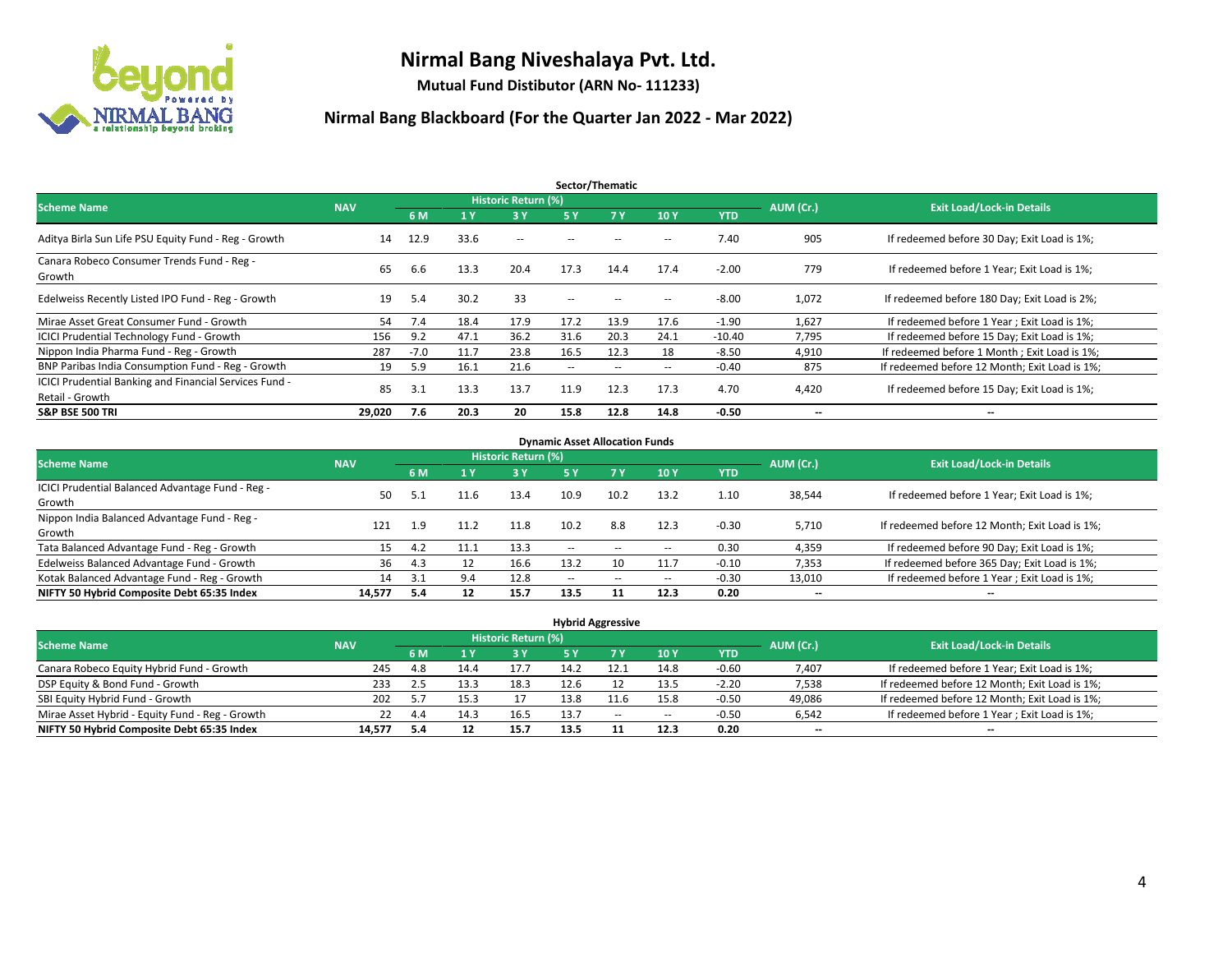

**Mutual Fund Distibutor (ARN No- 111233)**

| <b>Multi-Asset Allocation Funds</b>                |            |     |      |                            |        |        |                          |            |                          |                                               |  |  |  |
|----------------------------------------------------|------------|-----|------|----------------------------|--------|--------|--------------------------|------------|--------------------------|-----------------------------------------------|--|--|--|
| <b>Scheme Name</b>                                 | <b>NAV</b> |     |      | <b>Historic Return (%)</b> |        |        |                          |            | AUM (Cr.)                | <b>Exit Load/Lock-in Details</b>              |  |  |  |
|                                                    |            | 6 M |      | <b>3 Y</b>                 | 5 Y    | 7 Y.   | 10Y                      | <b>YTD</b> |                          |                                               |  |  |  |
| HDFC Multi - Asset Fund - Growth                   | 47         | 4.3 | 13.5 | 15.9                       | 10.6   | 9.8    | 10.4                     | $-1.00$    | 1,433                    | If redeemed before 12 Month; Exit Load is 1%; |  |  |  |
| Nippon India Multi Asset Fund - Reg - Growth       | 13         | 4.7 | 13.8 | $\sim$                     | $\sim$ | $-$    | $\sim$                   | $-0.30$    | 1,196                    | If redeemed before 1 Year; Exit Load is 1%;   |  |  |  |
| Tata Multi Asset Opportunities Fund - Reg - Growth | 16         | 6.5 | 16.2 | $\sim$                     | $\sim$ | $\sim$ | $\overline{\phantom{a}}$ | 0.80       | 1,257                    | If redeemed before 365 Day; Exit Load is 1%;  |  |  |  |
| NIFTY 50 Hybrid Composite Debt 65:35 Index         | 14,577     | 5.4 | 12   | 15.7                       | 13.5   | 11     | 12.3                     | 0.20       | $\overline{\phantom{a}}$ | --                                            |  |  |  |

|                                               |            |      |     |                            |      | Gold |     |            |           |                                                                  |
|-----------------------------------------------|------------|------|-----|----------------------------|------|------|-----|------------|-----------|------------------------------------------------------------------|
| <b>Scheme Name</b>                            | <b>NAV</b> |      |     | <b>Historic Return (%)</b> |      |      |     |            | AUM (Cr.) | <b>Exit Load/Lock-in Details</b>                                 |
|                                               |            | 6 M  |     | 3 Y                        | ς γ  |      | 10Y | <b>YTD</b> |           |                                                                  |
| <b>HDFC Gold Fund - Growth</b>                |            | 4.5  | 0.6 | 12.5                       |      |      | 4.3 | 1.50       | 1,278     | If redeemed before 6 Months; Exit Load is 2%; If redeemed bet. 6 |
|                                               |            |      |     |                            |      |      |     |            |           | Months to 12 Months; Exit Load is 1%;                            |
| Kotak Gold Fund - Reg - Growth                | 20         | 4.8  |     | 13.2                       | 9.9  |      | 4.2 | 1.40       | 1,174     | If redeemed before 1 Year; Exit Load is 1%;                      |
| Nippon India Gold Savings Fund - Reg - Growth | 20         | -4.6 | 0.6 | 12.5                       | 9.2  |      |     | 1.70       | 1,429     | If redeemed before 15 Day; Exit Load is 1%;                      |
| <b>Prices of Gold</b>                         | 48.745     | 5.6  |     | 14                         | 10.9 | 8.6  | 5.7 | 1.80       | $- -$     | $\overline{\phantom{a}}$                                         |

| <b>Arbitrage Fund</b>                      |            |                                  |      |     |     |     |  |     |            |        |                                                 |  |  |  |
|--------------------------------------------|------------|----------------------------------|------|-----|-----|-----|--|-----|------------|--------|-------------------------------------------------|--|--|--|
| <b>Scheme Name</b>                         | AUM (Cr.)  | <b>Exit Load/Lock-in Details</b> |      |     |     |     |  |     |            |        |                                                 |  |  |  |
|                                            | <b>NAV</b> |                                  | 1 M  | : M | 6 M |     |  | 3Y  | <b>YTD</b> |        |                                                 |  |  |  |
| IDFC Arbitrage Fund - Reg - Growth         |            | 26                               | 5.3  |     | 3.5 | 3.8 |  | 4.5 | 5.00       | 5,510  | If redeemed before 1 Month; Exit Load is 0.25%; |  |  |  |
| Kotak Equity Arbitrage Fund - Reg - Growth |            | 30                               | -5.7 |     | 3.9 |     |  | 4.8 | 5.50       | 25.014 | If redeemed before 30 Day; Exit Load is 0.25%;  |  |  |  |
| Tata Arbitrage Fund - Reg - Growth         |            |                                  | 4.8  |     | 3.4 |     |  | 4.9 | 4.70       | 11.192 | If redeemed before 30 Day; Exit Load is 0.25%;  |  |  |  |
| Nippon India Arbitrage Fund - Reg - Growth |            |                                  |      |     | 3.8 |     |  | 4.7 | 5.20       | 11.757 | If redeemed before 1 Month; Exit Load is 0.25%; |  |  |  |

| <b>Overnight Fund</b>                               |                          |     |     |                            |     |     |                          |                 |                          |                                  |  |  |  |  |
|-----------------------------------------------------|--------------------------|-----|-----|----------------------------|-----|-----|--------------------------|-----------------|--------------------------|----------------------------------|--|--|--|--|
| <b>Scheme Name</b>                                  | <b>NAV</b>               |     |     | <b>Historic Return (%)</b> |     |     | <b>YTM</b>               | Avg             | AUM (Cr.)                | <b>Exit Load/Lock-in Details</b> |  |  |  |  |
|                                                     |                          | 1W  | 2 W | 1 M                        | 3 M | 1Y  |                          | <b>Maturity</b> |                          |                                  |  |  |  |  |
| Aditya Birla Sun Life Overnight Fund - Reg - Growth | 1.140                    | 3.2 | 3.2 | 3.4                        | 3.3 |     | 3.2                      | 0.01            | 12,865                   | Nil                              |  |  |  |  |
| IDFC Overnight Fund - Reg - Growth                  | 1,125                    | 3.2 | 3.2 | 3.4                        | 3.3 | ় ' | 3.17                     | 0.00            | 2,404                    | Nil                              |  |  |  |  |
| Tata Overnight Fund - Reg - Growth                  | 1,113                    | 3.2 |     | 3.4                        | 3.3 | ∍   | 3.22007                  | 0.00            | 2,726                    | Nil                              |  |  |  |  |
| Nippon India Overnight Fund - Reg - Growth          | 113                      | 3.2 | 3.3 | 3.5                        |     |     | 3.18                     | 0.00            | 9,492                    | Nil                              |  |  |  |  |
| <b>CRISIL Liquid Fund Index</b>                     | $\overline{\phantom{a}}$ | 4.4 | 3.9 | 3.7                        | 3.7 | 3.6 | $\overline{\phantom{a}}$ | $- -$           | $\overline{\phantom{a}}$ | $-$                              |  |  |  |  |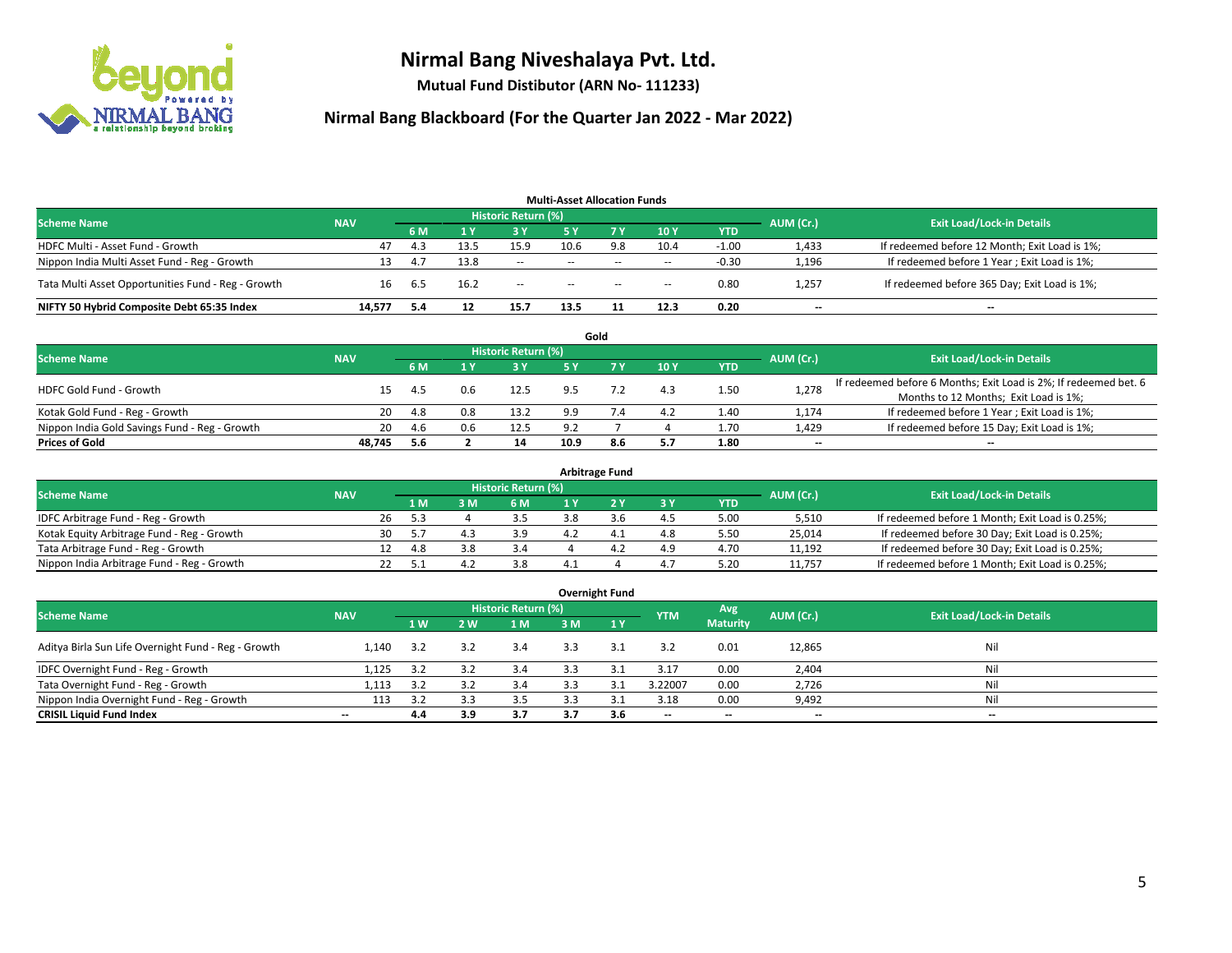

**Mutual Fund Distibutor (ARN No- 111233)**

| <b>Liauid Funds</b>                              |                          |                |     |                     |     |     |            |                          |           |                                  |  |  |  |
|--------------------------------------------------|--------------------------|----------------|-----|---------------------|-----|-----|------------|--------------------------|-----------|----------------------------------|--|--|--|
| <b>Scheme Name</b>                               | <b>NAV</b>               |                |     | Historic Return (%) |     |     | <b>YTM</b> | Avg                      | AUM (Cr.) | <b>Exit Load/Lock-in Details</b> |  |  |  |
|                                                  |                          | 1 <sub>W</sub> | 2 W | 1 M                 | 3 M |     |            | <b>Maturity</b>          |           |                                  |  |  |  |
| Aditya Birla Sun Life Liquid Fund - Reg - Growth | 339                      | 4.4            |     | 3.3                 |     |     | 3.91       | 0.13                     | 30,652    | *Ref Footnote                    |  |  |  |
| ICICI Prudential Liquid Fund - Reg - Growth      | 312                      | 4.0            |     | 3.3                 | 3.4 |     | 3.66       | 0.09                     | 38,987    | *Ref Footnote                    |  |  |  |
| Kotak Liquid Fund - Reg - Growth                 | 4,259                    | 4.0            |     | 3.3                 |     |     | 3.65       | 0.10                     | 29,967    | *Ref Footnote                    |  |  |  |
| Nippon India Liquid Fund - Reg - Growth          | 5,140                    | 4.1            |     | 3.4                 |     |     | 3.76       | 0.09                     | 22,489    | *Ref Footnote                    |  |  |  |
| Mahindra Manulife Liquid Fund - Reg - Growth     | 1.368                    | 3.7            |     | 3.4                 |     |     | 3.71       | 0.06                     | 1,729     | *Ref Footnote                    |  |  |  |
| <b>CRISIL Liquid Fund Index</b>                  | $\overline{\phantom{a}}$ | 4.4            | 3.9 | 3.7                 |     | 3.6 | $- -$      | $\overline{\phantom{a}}$ | $- -$     | $\overline{\phantom{a}}$         |  |  |  |

| <b>Ultra Short Fund</b>                           |            |     |     |                            |     |     |            |                          |           |                                  |  |  |  |
|---------------------------------------------------|------------|-----|-----|----------------------------|-----|-----|------------|--------------------------|-----------|----------------------------------|--|--|--|
| <b>Scheme Name</b>                                | <b>NAV</b> |     |     | <b>Historic Return (%)</b> |     |     | <b>YTM</b> | Avg                      | AUM (Cr.) | <b>Exit Load/Lock-in Details</b> |  |  |  |
|                                                   |            | 1 M | 3 M | 6 M                        |     | 3 Y |            | <b>Maturity</b>          |           |                                  |  |  |  |
| HDFC Ultra Short Term Fund - Reg - Growth         |            | 3.3 |     | 3.3                        |     |     | 4.27608    | 0.42                     | 13,808    | Nil                              |  |  |  |
| ICICI Prudential Ultra Short Term Fund - Growth   | 22         | 3.6 |     | 3.7                        | 4.1 | b.1 | 4.39       | 0.31                     | 11,835    | Nil                              |  |  |  |
| UTI Ultra Short Term Fund - Growth                | 3.443      |     |     | 8.7                        | 6.1 |     | 4.3624     | 0.35                     | 2,209     | Nil                              |  |  |  |
| Aditya Birla Sun Life Savings Fund - Reg - Growth | 438        | 4.2 |     | 3.8                        | 4.2 | 6.3 | 4.68       | 0.53                     | 15,541    | Nil                              |  |  |  |
| <b>NIFTY Ultra Short Duration Debt Index</b>      | 4,407      | 3.7 | 3.9 | 3.9                        |     | 5.6 | $- -$      | $\overline{\phantom{a}}$ | $- -$     | $- -$                            |  |  |  |

| <b>Money Market Fund</b>                         |            |     |     |                            |     |     |            |                          |           |                                               |  |  |  |
|--------------------------------------------------|------------|-----|-----|----------------------------|-----|-----|------------|--------------------------|-----------|-----------------------------------------------|--|--|--|
| <b>Scheme Name</b>                               | <b>NAV</b> |     |     | <b>Historic Return (%)</b> |     |     | <b>YTM</b> | Avg                      | AUM (Cr.) | <b>Exit Load/Lock-in Details</b>              |  |  |  |
|                                                  |            | 1 M | 3 M | 6 M                        |     | 3Y  |            | <b>Maturity</b>          |           |                                               |  |  |  |
| Aditya Birla Sun Life Money Manager Fund - Reg - | 295        | 3.6 | 3.8 | 3.7                        |     | h   | 4.32       | 0.35                     | 17,197    | Nil                                           |  |  |  |
| Growth                                           |            |     |     |                            |     |     |            |                          |           |                                               |  |  |  |
| SBI Savings Fund - Growth                        | 34         |     |     | 3.2                        | 3.4 |     | 4.07       | 0.27                     | 25,098    | If redeemed before 3 Days; Exit Load is 0.1%; |  |  |  |
| HDFC Money Market Fund - Growth                  | 4,563      | 3.5 |     | 3.6                        | 3.9 | 5.9 | 4.16367    | 0.30                     | 14,185    | Nil                                           |  |  |  |
| Nippon India Money Market Fund - Reg - Growth    | 3,301      | 3.8 | 3.9 | 3.7                        | 3.9 |     | 4.05       | 0.26                     | 8,883     | Nil                                           |  |  |  |
| Tata Money Market Fund - Reg - Growth            | 3,762      | 3.6 | 3.8 | 3.6                        |     | 5.9 | 4.25       | 0.30                     | 7,541     | Nil                                           |  |  |  |
| <b>CRISIL Liquid Fund Index</b>                  | $- -$      | 3.7 | 3.7 | 3.6                        | 3.6 | 4.9 | $-$        | $\overline{\phantom{a}}$ | $- -$     | $-$                                           |  |  |  |

| <b>Short Term Fund</b>                      |            |                                                       |       |                                  |     |  |  |      |                 |        |     |  |  |  |
|---------------------------------------------|------------|-------------------------------------------------------|-------|----------------------------------|-----|--|--|------|-----------------|--------|-----|--|--|--|
| Scheme Name                                 | <b>NAV</b> | Historic Return (%)<br>Avg<br>AUM (Cr.)<br><b>YTM</b> |       | <b>Exit Load/Lock-in Details</b> |     |  |  |      |                 |        |     |  |  |  |
|                                             |            |                                                       | 1 M I |                                  | 6 M |  |  |      | <b>Maturity</b> |        |     |  |  |  |
| HDFC Short Term Debt Fund - Growth          |            | 26                                                    | 4.5   |                                  | 3.O |  |  | 5.34 | 2.96            | 17,368 | Nil |  |  |  |
| Nippon India Short Term Fund - Reg - Growth |            | 43                                                    |       |                                  |     |  |  | 5.59 | 2.37            | 9,330  | Nil |  |  |  |
| ICICI Prudential Short Term Fund - Growth   |            | 48                                                    | 5.5   |                                  | 3.6 |  |  | 5.46 | 4.43            | 21,799 | Nil |  |  |  |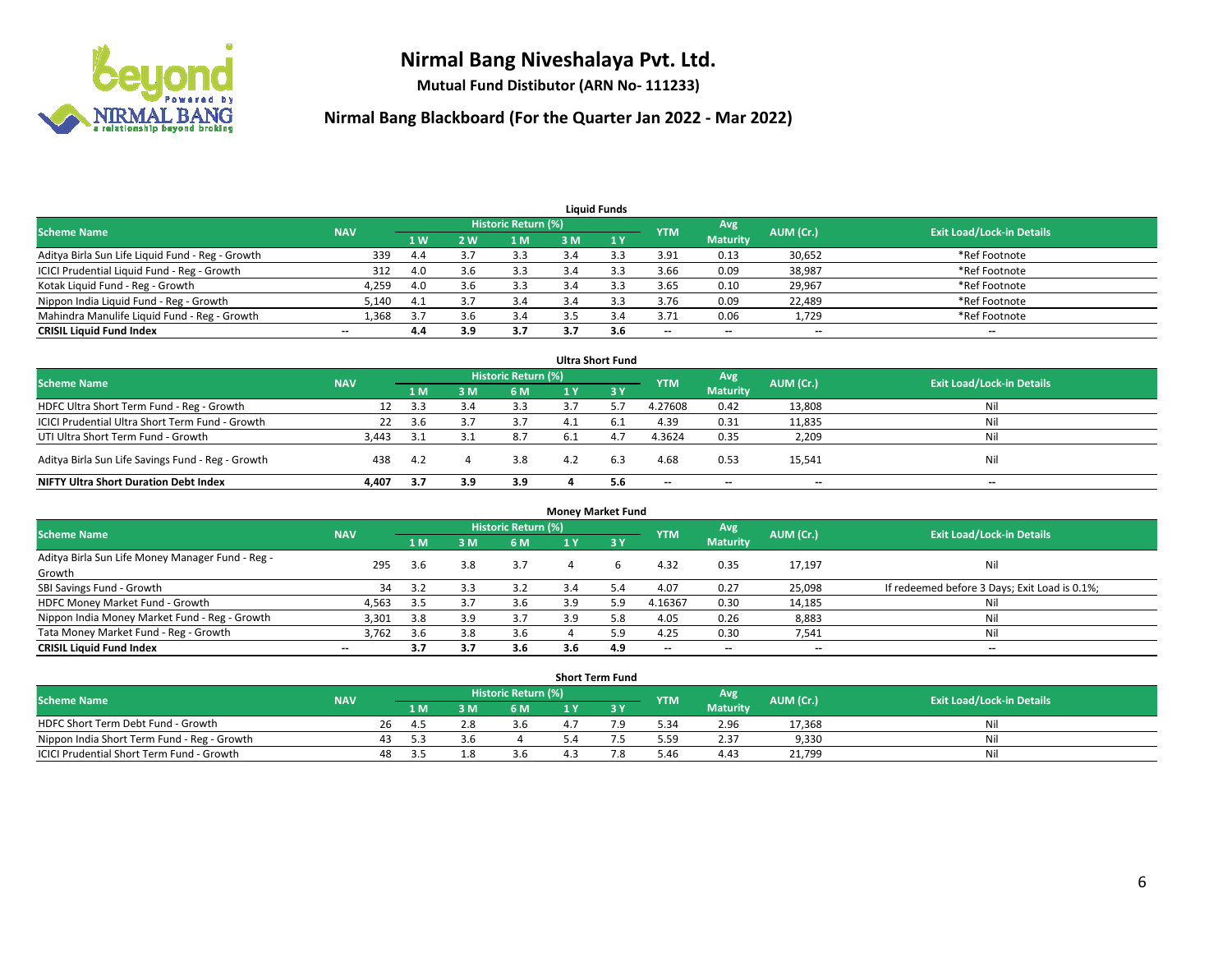

**Mutual Fund Distibutor (ARN No- 111233)**

| <b>Low Duration Fund</b>                          |            |     |     |                     |     |              |            |                 |           |                                  |  |  |  |
|---------------------------------------------------|------------|-----|-----|---------------------|-----|--------------|------------|-----------------|-----------|----------------------------------|--|--|--|
| <b>Scheme Name</b>                                | <b>NAV</b> |     |     | Historic Return (%) |     |              | <b>YTM</b> | Avg             | AUM (Cr.) | <b>Exit Load/Lock-in Details</b> |  |  |  |
|                                                   |            | 1 M | 3M  | 6 M                 | 1 Y | $\sqrt{3}$ V |            | <b>Maturity</b> |           |                                  |  |  |  |
| <b>HDFC Low Duration Fund - Growth</b>            | 47         | 3.7 |     | 3.4                 | 3.9 | 6.4          | 4.8197     | 2.10            | 19,577    | Nil                              |  |  |  |
| ICICI Prudential Savings Fund - Reg - Growth      | 432        | 4.0 |     | 3.2                 |     | 6.8          | 4.89       | 5.42            | 26,175    | Nil                              |  |  |  |
| Nippon India Low Duration Fund - Reg - Growth     | 3,030      | 4.1 | 3.6 | 3.6                 | 4.5 | 5.9          | 4.81       | 0.79            | 11,141    | Nil                              |  |  |  |
| Mirae Asset Savings Fund - Regular Savings Plan - | 1,833      | 3.0 | 2.8 | 2.8                 | 3.4 |              | 4.11       | 0.58            | 830       | Nil                              |  |  |  |
| Growth                                            |            |     |     |                     |     |              |            |                 |           |                                  |  |  |  |
| Kotak Low Duration Fund - Std - Growth            | 2,716      | 4.0 |     | 3.3                 | 3.9 | 6.3          | 4.83       | 2.04            | 9,686     | Nil                              |  |  |  |

| <b>Banking &amp; PSU Bond Funds</b>                 |            |    |     |  |                     |     |        |            |                 |           |                                  |  |  |  |
|-----------------------------------------------------|------------|----|-----|--|---------------------|-----|--------|------------|-----------------|-----------|----------------------------------|--|--|--|
| <b>Scheme Name</b>                                  | <b>NAV</b> |    |     |  | Historic Return (%) |     |        | <b>YTM</b> | Avg             | AUM (Cr.) | <b>Exit Load/Lock-in Details</b> |  |  |  |
|                                                     |            |    | 1 M |  | 6 M                 |     |        |            | <b>Maturity</b> |           |                                  |  |  |  |
| HDFC Banking and PSU Debt Fund - Reg - Growth       |            | 19 |     |  | 3.6                 | 4.4 |        | 5.54       | 3.66            | 7,964     | Nil                              |  |  |  |
| Tata Banking & PSU Debt Fund - Reg - Growth         |            |    | 4.5 |  | 3.9                 | 4.6 | $\sim$ | 5.18       | 2.23            | 416       | Nil                              |  |  |  |
| Kotak Banking and PSU Debt Fund - Reg - Growth      |            |    |     |  | 4.1                 | 1 Q |        | 5.64       | 4.59            | 9,007     | Nil                              |  |  |  |
| Nippon India Banking & PSU Debt Fund - Reg - Growth |            |    | 52  |  |                     | 1 Q |        | 5.26       | 2.92            | 5,218     | Nil                              |  |  |  |

| <b>Corporate Bond Funds</b>                         |            |      |    |                            |     |      |            |                        |           |                                  |  |
|-----------------------------------------------------|------------|------|----|----------------------------|-----|------|------------|------------------------|-----------|----------------------------------|--|
| <b>Scheme Name</b>                                  | <b>NAV</b> |      |    | <b>Historic Return (%)</b> |     |      | <b>YTM</b> | Avg<br><b>Maturity</b> | AUM (Cr.) | <b>Exit Load/Lock-in Details</b> |  |
|                                                     |            | 1 M  | ١M | 6 M                        | 1 Y | -3 Y |            |                        |           |                                  |  |
| ICICI Prudential Corporate Bond Fund - Reg - Growth | 24         | -4.5 |    | 3.9                        | 4.5 | 7.8  | 5.4        | 6.04                   | 18,613    | Nil                              |  |
| IDFC Corporate Bond Fund - Reg - Growth             | 16         | 6.4  |    | 3.7                        | 5.1 |      | 5.31       | 2.16                   | 19,598    | Nil                              |  |
| HDFC Corporate Bond Fund - Growth                   | 26         | 5.6  |    |                            |     | 8.4  | 5.53372    | 4.43                   | 27,400    | Nil                              |  |
| Kotak Corporate Bond Fund - Std - Growth            | 3.020      | 5.5  |    |                            | 4 Q |      | 5.24       | 2.55                   | 12,021    | Nil                              |  |
| Axis Corporate Debt Fund - Reg - Growth             | 14         | 4.9  |    |                            |     | 6.9  | 5.30601    | 2.74                   | 4,835     | Nil                              |  |

|                                                   |            |    |      |        |                            |     | <b>Credit Risk Fund</b> |            |                 |           |                                                                       |
|---------------------------------------------------|------------|----|------|--------|----------------------------|-----|-------------------------|------------|-----------------|-----------|-----------------------------------------------------------------------|
| <b>Scheme Name</b>                                | <b>NAV</b> |    |      |        | <b>Historic Return (%)</b> |     |                         |            | Avg             | AUM (Cr.) | <b>Exit Load/Lock-in Details</b>                                      |
|                                                   |            |    | 1 M  | 3 M    | 6 M                        | 1 Y | $\sqrt{3}$ Y            | <b>YTM</b> | <b>Maturity</b> |           |                                                                       |
| <b>ICICI Prudential Credit Risk Fund - Growth</b> |            | 25 | -8.7 |        | 6.2                        | 6.9 | 8.5                     | 6.76       | 2.65            | 8,436     | If redeemed before 1 Year; Exit Load is 1%;                           |
| HDFC Credit Risk Debt Fund - Reg - Growth         |            | 19 | -5.1 | 4.4    | 5.3                        |     | 8.8                     | 6.69687    | 3.43            | 9,038     | If redeemed before 12 Month; Exit Load is 1%; If redeemed bet. 12     |
|                                                   |            |    |      |        |                            |     |                         |            |                 |           | Month to 18 Month; Exit Load is 0.5%;                                 |
| SBI Credit Risk Fund - Growth                     |            |    |      |        |                            |     |                         |            |                 |           | If redeemed before 12 Month; Exit Load is 3%; If redeemed bet. 12     |
|                                                   |            | 36 | 6.2  | $-4.1$ | 4.8                        | 5.8 | 6.9                     | 6.18       | 2.15            |           | 3,267 Month to 24 Month; Exit Load is 1.5%; If redeemed bet. 24 Month |
|                                                   |            |    |      |        |                            |     |                         |            |                 |           | to 36 Month; Exit Load is 0.75%;                                      |